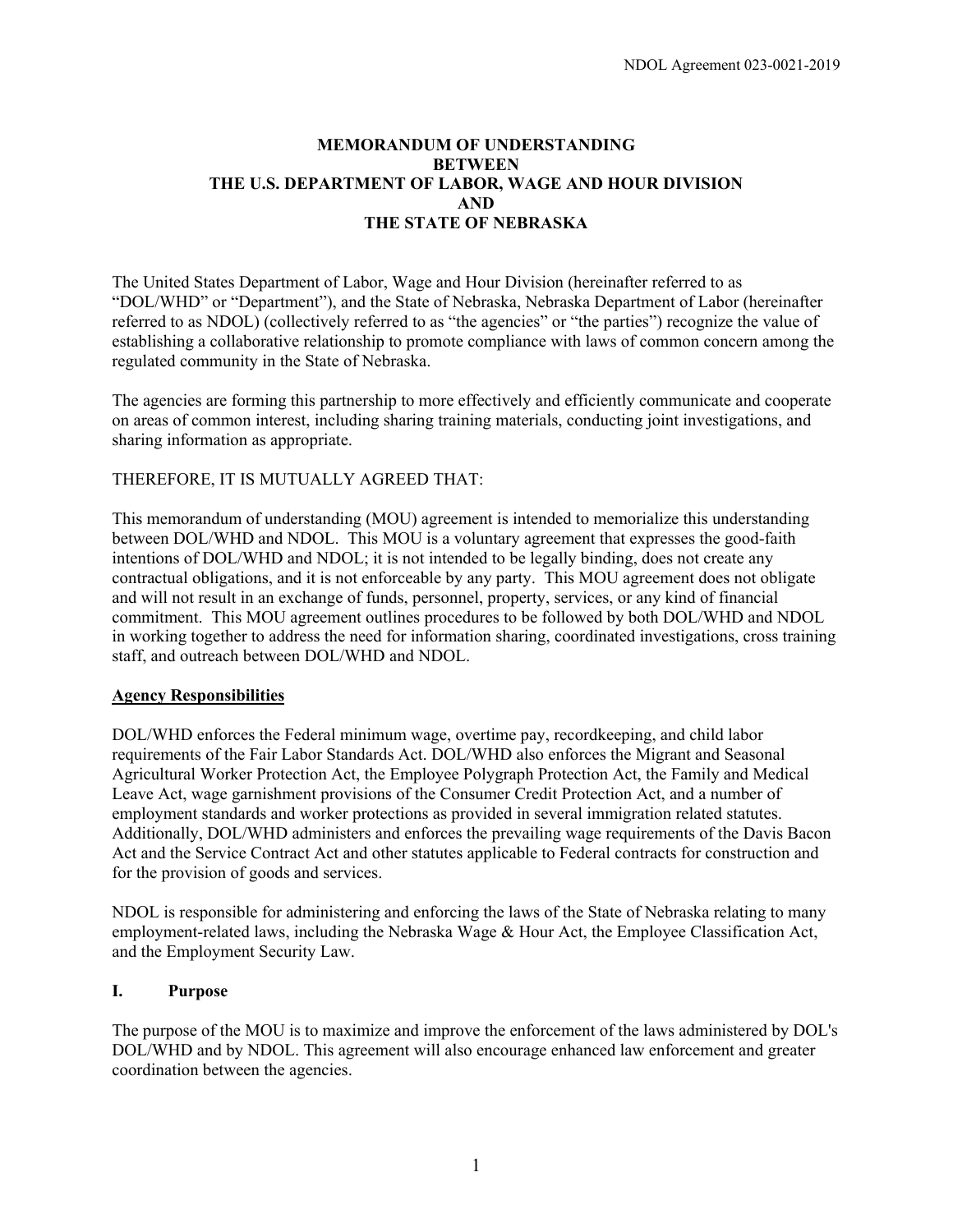## **II. Outreach and Education**

- The agencies agree to coordinate, conduct joint outreach presentations, and prepare and distribute publications, when appropriate, for the regulated community of common concern.
- The agencies agree to work with each other to provide a side-by-side comparison of laws with overlapping provisions and jurisdiction.
- The agencies agree to provide a hyperlink on each agency's website linking users directly to the outreach materials in areas of mutual jurisdiction and concern.
- The agencies agree to jointly disseminate outreach materials to the regulated community, when appropriate.
- All materials bearing the DOL or DOL/WHD name, logo, or seal must be approved in advance by DOL.
- All materials bearing the NDOL name, logo, or seal must be approved in advance by NDOL.

## **III. Points of Contact (POCs)**

- The agencies designate the following POCs responsible for coordinating the partnership activities and meeting annually to review terms and conditions and areas of mutual concern. The agencies will notify each other in the event of the separation or long-term absence of their contact persons.
- POC designees:

NDOL point of contact: John H. Albin, Commissioner of Labor Nebraska Department of Labor PO Box 94600 550 S.  $16^{th}$  St. Lincoln, NE 68509 Office phone: 402-471-3405 Email: [john.albin@nebraska.gov](mailto:john.albin@nebraska.gov)

WHD, Des Moines District, formal point of contact: Marcy Boldman, District Director 210 Walnut St. R00m 643 Des Moines, IA 50309 Office phone: 515-323-2596 Email: **boldman.marcy**@dol.gov

WHD, Des Moines District, informal point of contact: Melissa Wright, Community Outreach & Resource Planning Specialist 210 Walnut St. Room 643 Des Moines, IA 50309 Office phone: 515-323-2195 Cell phone: 515-745-1007 Email: [wright.melissa@dol.gov](mailto:wright.melissa@dol.gov)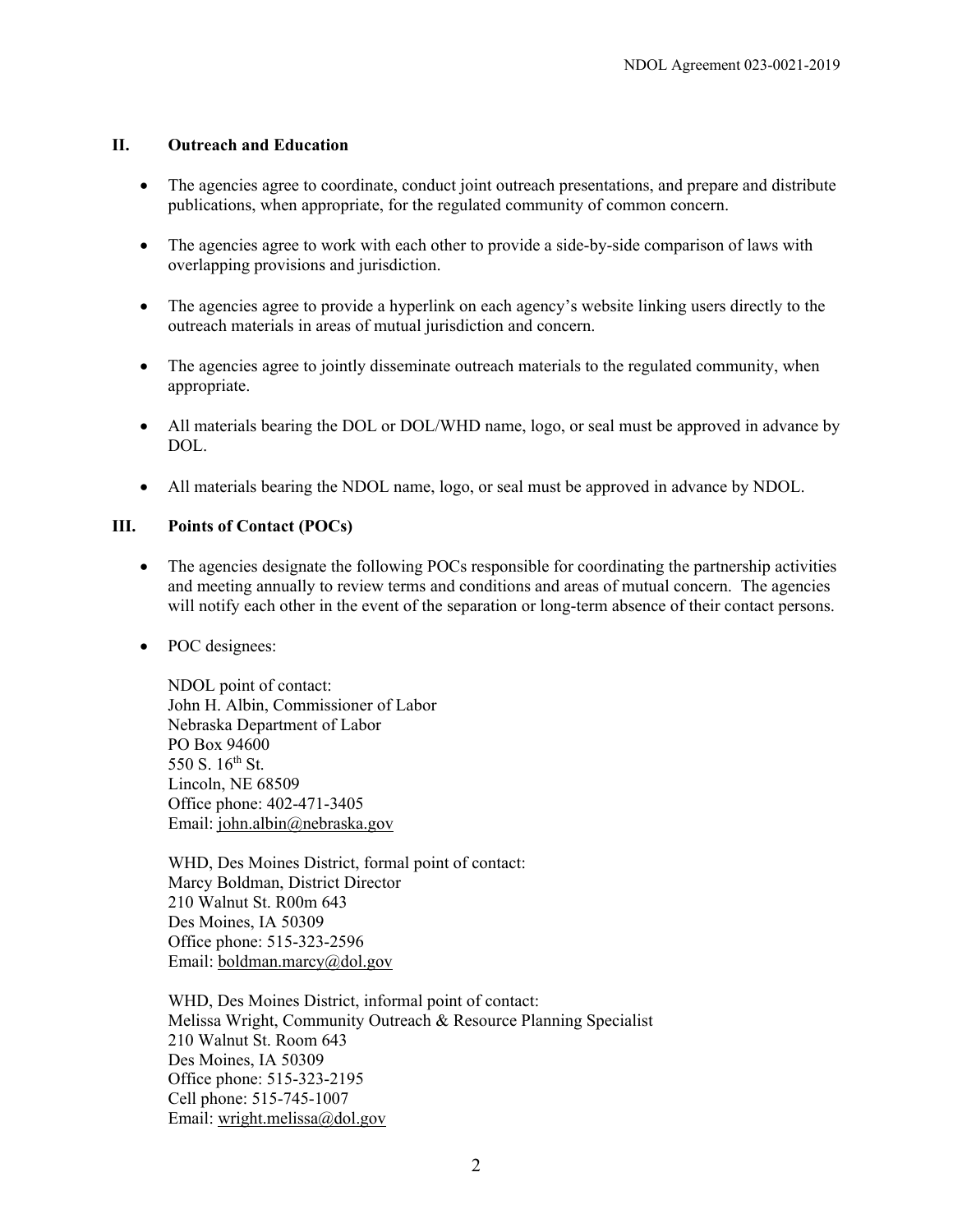## **IV. Enforcement**

Where appropriate and to the extent allowable under law,

- The agencies may conduct joint investigations annually in the State of Nebraska if appropriate or if opportunity provides.
- The agencies may coordinate their respective enforcement activities and assist each other with enforcement, where appropriate and to the extent allowable under law.
- The agencies will make referrals of potential violations of each others statutes, where appropriate.

## **V. Information**

- The agencies agree to exchange information on laws and regulations of common concern to the agencies, to the extent practicable.
- The agencies will establish a methodology for exchanging investigative leads, complaints, and referrals of possible violations, to the extent allowable by law or policy.
- The agencies will exchange information (statistical data) on incidence of violations in specific industries and geographic areas, if possible.

## **VI. Training**

- The agencies agree to cross train investigators and other staff no less than once per calendar year, subject to agency resources and any applicable legal requirements. Joint training will be conducted to educate staff members of both agencies about the laws and regulations enforced by both, and to discuss issues of common concern.
- The agencies will exchange information related to policy or regulatory changes to State or Federal laws, to the extent permissible.

### **VII. Previous Agreements**

• This agreement replaces and supersedes any previous Partnership Agreement MOU between the parties.

### **VIII. Effect of MOU Agreement**

- This MOU agreement does not authorize the expenditure or reimbursement of any funds. Nothing in this agreement obligates the parties to expend appropriations or enter into any contract or other obligations.
- By entering into this partnership, the agencies do not imply an endorsement or promotion by either agency of the policies, programs, or services of the other.
- Nothing in this MOU agreement is intended to diminish or otherwise affect the authority of either agency to implement its respective statutory or regulatory functions.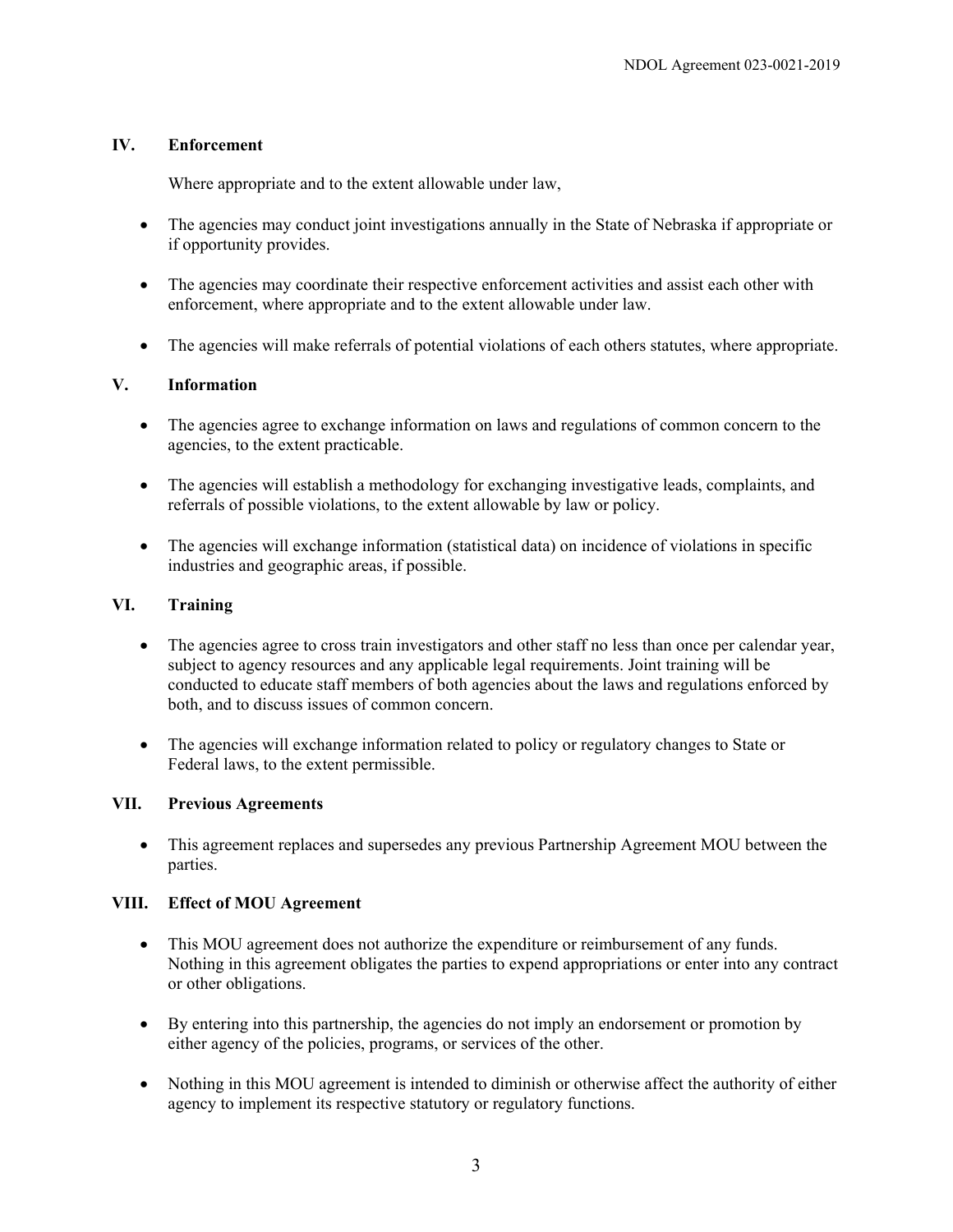- This MOU agreement is not intended to be legally binding and does not confer any rights on any private person.
- This MOU agreement is not intended to confer any rights against the United States, its agencies, or its officers upon any private person.
- Nothing in this MOU agreement will be interpreted as limiting, superseding, or otherwise affecting the agencies' normal operations or decisions in carrying out their statutory or regulatory duties, or duties under any Executive Order. This MOU agreement also does not limit or restrict the parties from participating in similar activities or arrangements with other entities.
- This agreement will be executed in full compliance with the Privacy Act of 1974, the Freedom of Information Act, the Federal Records Act, and any other applicable federal laws and state laws.
- This MOU agreement contains all the terms and conditions agreed upon by the agencies concerning the subject matter of the agreement. No other understandings, oral or otherwise, regarding the subject matter of this agreement shall be deemed to exist or be binding upon the agencies. This agreement is not intended to confer any right upon any private person or other third party.

## **IX. Exchange of Information**

To the extent permitted by law, the agencies understand that in order to effectuate the purposes and provisions of this MOU, it will be necessary, from time to time, to exchange information, some of which may be considered confidential. It is the policy of each of the parties to cooperate with other government agencies to the fullest extent possible under the law, subject to the general limitation that any such cooperation must be consistent with its own statutory obligations and enforcement efforts. It is the view of the parties that an exchange of information in which both agencies are proceeding with a common legal interest is to their mutual benefit. The agencies to this MOU agreement recognize the importance of being able to provide information to other law enforcement bodies without waiving the privilege of otherwise protected material or make a public disclosure.

It is the policy of DOL/WHD and NDOL to cooperate with other government agencies to the fullest extent possible under the law, subject to the general limitation that any such cooperation must be consistent with the DOL/WHD's and NDOL's own statutory obligations and enforcement efforts. It is DOL/WHD's and NDOL's view that an exchange of information in cases in which both entities are proceeding on basically the same matter is to our mutual benefit. There is a need for DOL/WHD and NDOL to provide information to other law enforcement bodies without making a public disclosure.

In consideration of these concerns, and subject to any applicable laws and regulations regarding the handling of such information, the agencies agree as follows:

- 1. The agencies agree to exchange information on laws and regulations of common concern and interest, to the extent practicable and allowable by law and policy.
- 2. The parties will be available to discuss and provide information to one another on topics of mutual interest, overlapping jurisdiction, or certain areas of expertise, when able.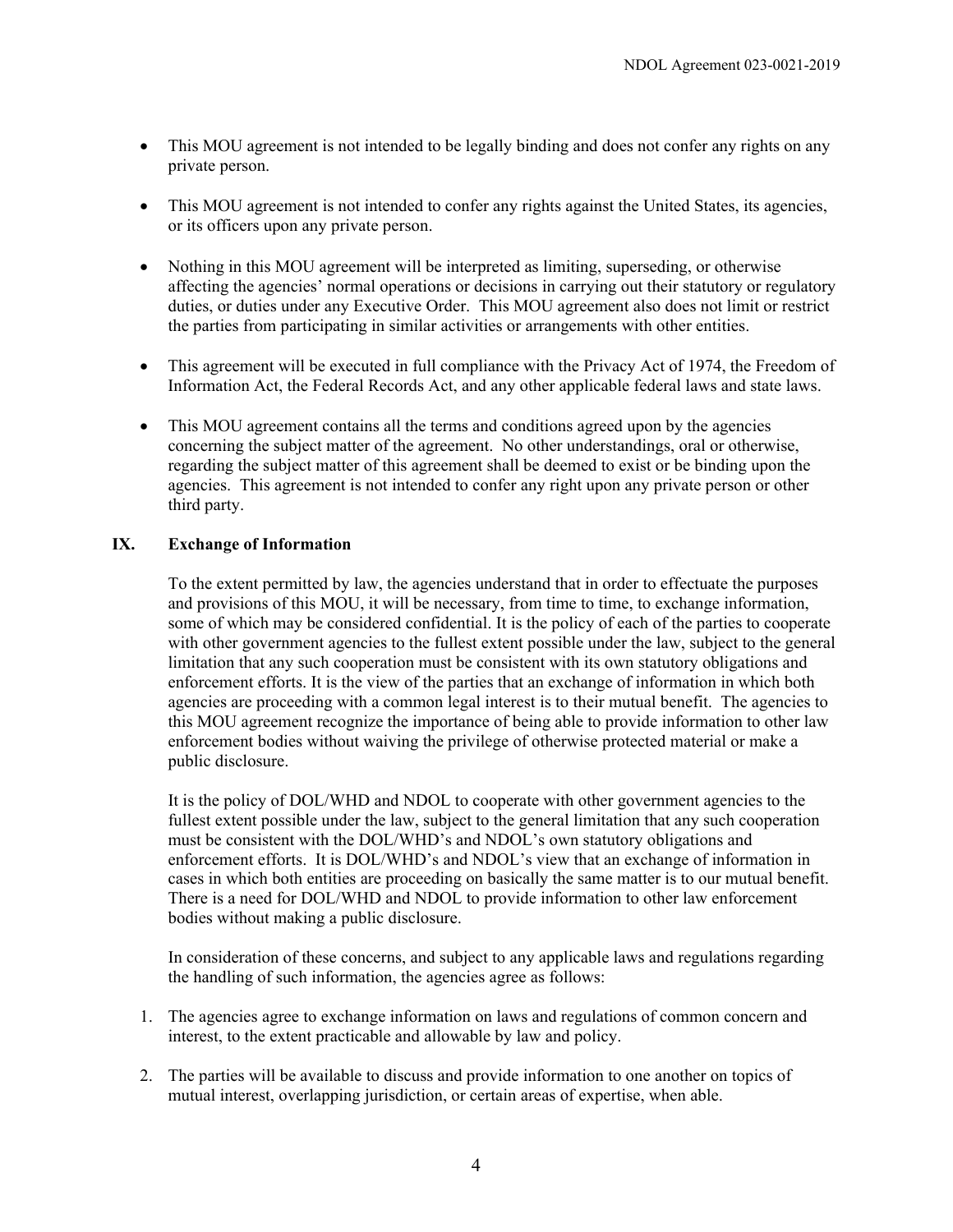- 3. Exchange of information to one another pursuant to this MOU is not considered a public disclosure under the Freedom of Information Act, 5 U.S.C.552.
- 4. When confidential information is exchanged it will not be released to the public, or to any third party, without the express permission of the agency providing that information, except as required by law including, but not limited to, the Freedom of Information Act, and the Nebraska public records statutes, found at Neb. Rev. Stat. §84-712 et seq. Upon receipt of a public disclosure request, NDOL agrees to provide DOL/ WHD with notice of the request and an opportunity to pursue legal action to prevent the release of information.
- 5. When confidential information is exchanged, it shall be used and accessed only for the limited purposes of carrying out activities pursuant to this agreement as described herein. The information shall not be duplicated or re-disclosed without the express written consent or authority of the agency providing the information (hereinafter the "donor agency"), a court order, or as required by law, including the Freedom of Information Act.
- 6. Confidential information means information that may be privileged or otherwise exempt from disclosure to the public or other unauthorized persons under federal and state laws. Confidential information may include: the identity of persons who have given information to the agencies in confidence or under circumstances in which confidentiality can be implied; any employee statements in enforcement files that were obtained under these conditions; internal opinions, policy statements, memoranda, and recommendations of federal or state employees, including (but not limited to) investigators and supervisors; any records that would otherwise not be subject to disclosure under law as non-final, intra- or inter-agency documents; information or records covered by the attorney-client privilege and the attorney work-product privilege; personal information protected by any relevant law or regulation; individually identifiable health information; and confidential business information and trade secrets.
- 7. In the event that there is a public proceeding, such as a trial, in which certain records, such as confidential information, may be used or testimony of DOL/WHD's employees sought, DOL/WHD requires that NDOL notify DOL/WHD.
- 8. In the event that there is a public proceeding, such as a trial, in which certain records, such as confidential information, may be used or testimony of NDOL employees sought, NDOL requires that DOL/WHD notify NDOL.
- 9. Should either party receive a request or subpoena that would, fairly construed, seek production of privileged information that it received pursuant to this MOU agreement, the party receiving such a request or subpoena shall take reasonable measures, including but not limited to asserting the common interest privilege, to preclude or restrict the production of such information for ten (10) business days, and shall promptly notify the donor agency that such a request or subpoena has been received, so that the donor agency may file any appropriate objections or motions, or take any other appropriate steps, to preclude or condition the production of such information.
- 10. Neither party shall have authority to waive any applicable privilege or doctrine on behalf of the other party, nor shall any waiver of an applicable privilege or doctrine by the conduct of one party be construed to apply to the other party.
- 11. The agencies will notify one another, through the agency POC identified in this MOU, upon commencement of litigation, a hearing, or other proceeding that may involve the release, through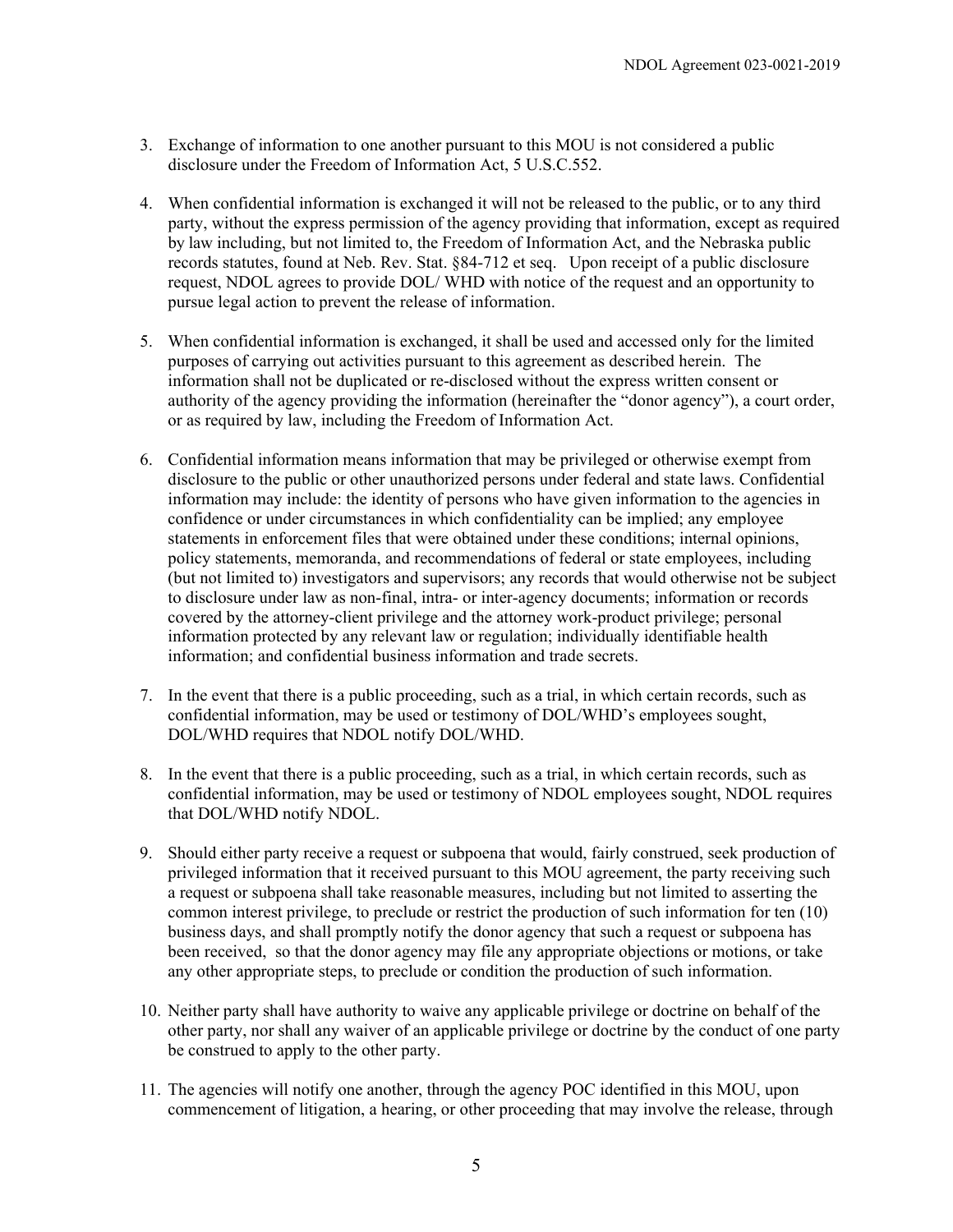subpoena, introduction of written evidence, or testimony, of information exchanged under this agreement.

- 12. In addition to the requirements above, Confidential Unemployment Compensation information may be exchanged only subject to the confidentiality requirements of 20 CFR 603.4 and any applicable state laws.
- 13. For information security purposes, information (including paper-based documents and electronic information such as emails and CDs) exchanged pursuant to this MOU agreement remains the responsibility of the donor agency while in transit. The agencies agree to establish a communication protocol for notifying each agency's designated POC when information is sent to or received from that agency, including information on the form of the transfer and the media type and quantity (when appropriate). An agency expecting to receive information will notify the donor agency if the information is not received as of the next business date following the agreed upon delivery date. Confidential data will be destroyed no later than thirty (30) days after its use and may be transmitted via secure FTP. Use includes the time period required for compliance with federal records retention periods. Confidential data will not be electronically mailed, unless encrypted using approved encryption standards.
- 14. For information security purposes, after an agency receives information from the donor agency, the donor agency retains no responsibility for any security incidents, inadvertent disclosure, or the physical and information technology safeguards in place for protecting that information by the agency that received it.
- 15. However, in the event that the agency receiving the information experiences a security incident or disaster that results in the suspected or confirmed inadvertent disclosure of the data exchanged pursuant to this MOU agreement, the agency experiencing the incident or disaster will send formal written electronic notification to the donor agency's designated contact person immediately within 3 days after detection of the incident or disaster. The written electronic notification will describe the security incident or disaster in detail including what data exchanged pursuant to this MOU agreement may have been inadvertently disclosed.
- 16. At the conclusion of an investigation and prosecution by either party, the receiving agency will return any and all confidential information to the donor agency, except as required by law, including the Records Retention Act.
- 17. Liability of the U.S. Government is governed by the Federal Torts Claims Act.

### **X. Dissemination of Factual Information**

- The agencies agree to jointly disseminate outreach materials to the regulated community when appropriate. Any such dissemination may not be undertaken without prior notice and approval of each party.
- All public materials bearing the United States Department of Labor ("USDOL") or DOL/WHD name, logo, or seal must be approved in advance by USDOL. Any such materials that include the opinions, results, findings and/or interpretations of data arising from the results of activities carried out under the Agreement shall state that they are the responsibility of the party carrying out the activity and do not necessarily represent the opinions, interpretation, or policy of the other partner.